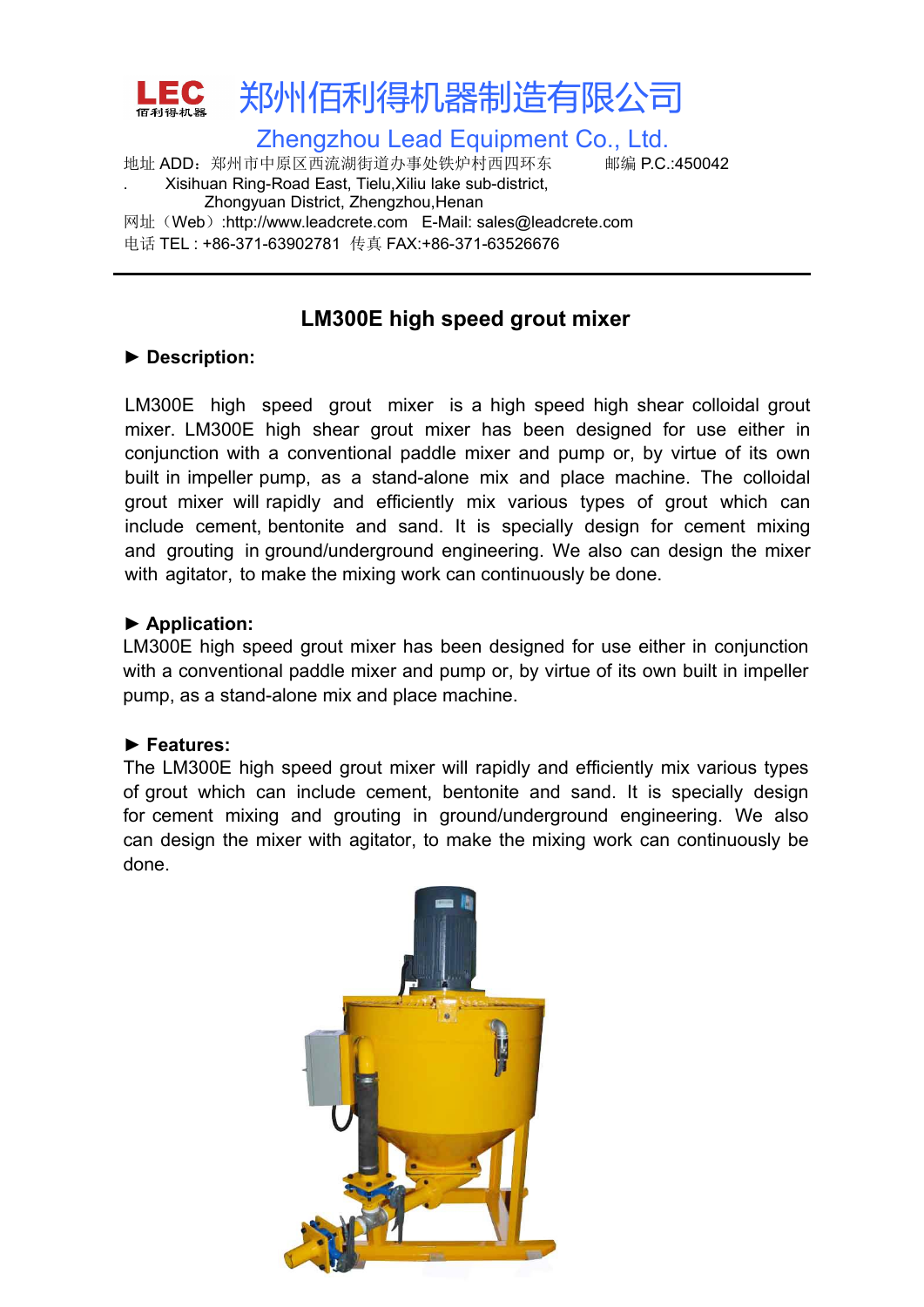

Zhengzhou Lead Equipment Co., Ltd.

地址 ADD:郑州市中原区西流湖街道办事处铁炉村西四环东 邮编 P.C.:450042 . Xisihuan Ring-Road East, Tielu,Xiliu lake sub-district,

Zhongyuan District, Zhengzhou,Henan

网址(Web):http://www.leadcrete.com E-Mail: sales@leadcrete.com

电话 TEL : +86-371-63902781 传真 FAX:+86-371-63526676

### **Technical data:**

| <b>Model</b>   | <b>LM300E</b>                   |
|----------------|---------------------------------|
| Capacity       | 300L                            |
| Output         | 1000L/min<br>(Metered by water) |
| Impeller speed | 1450rpm                         |
| Power          | 7.5KW                           |
| Voltage        | 3 phase, 380V, 50HZ             |
| Dimension      | 1250*1050*1800mm                |
| Weight         | 280kg                           |